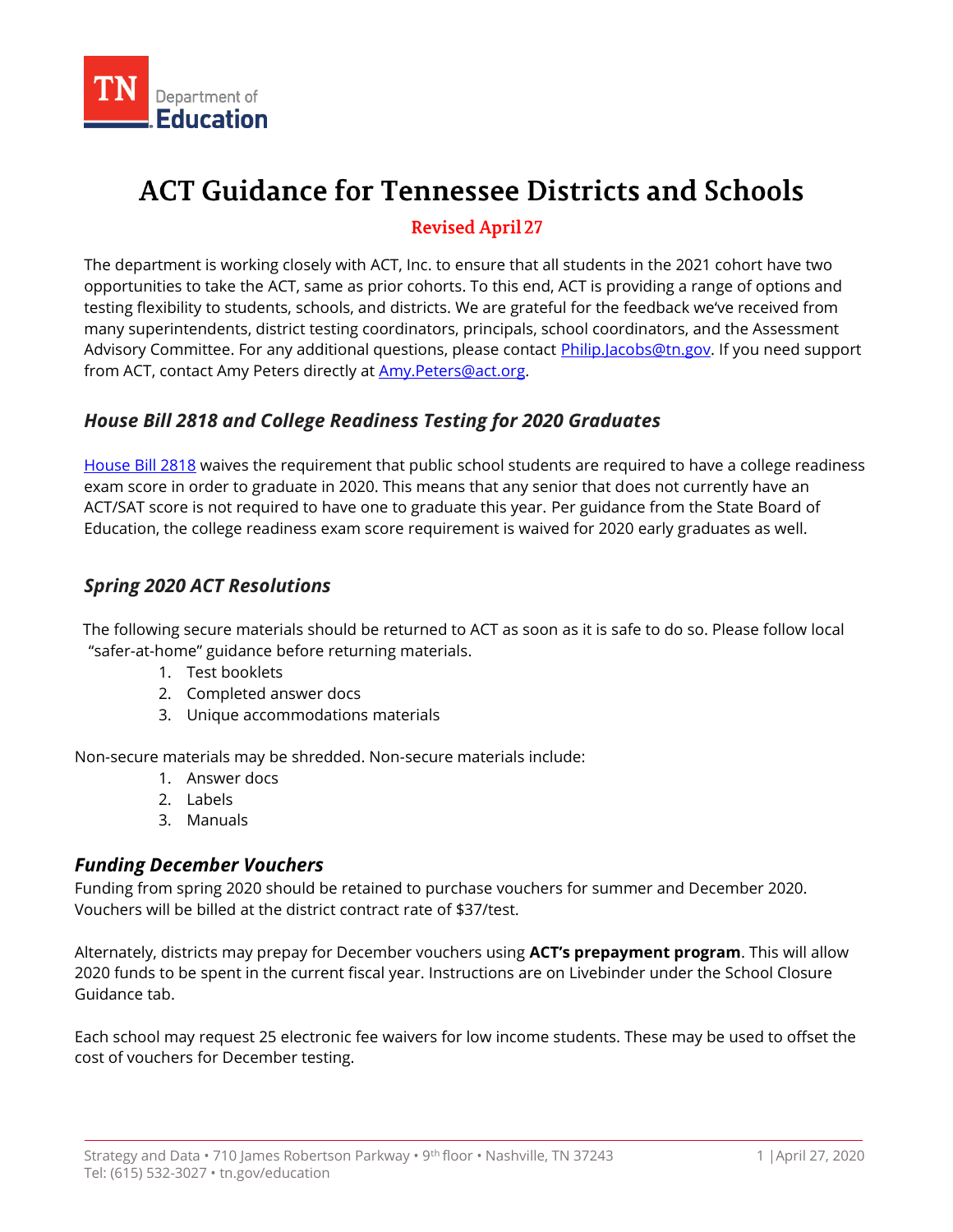

## *ACT Administration Options for the 2021 Cohort*

 All students in the 2021 cohort will have two opportunities to take the ACT at no charge to them. The department will pay for one opportunity, and districts will pay for the other (through BEP funds from spring 2020).

 There are multiple testing options and dates to accommodate a variety of situations. The following options are available to districts and schools to meet students' needs. Districts have the option of using any or all of these options:

#### **1) Vouchers for June 13 or July 18 national test dates:**

 *These are serialized vouchers and may only be used on these dates. They will not work for national test dates after July 2020. Districts will be billed under their current contracts for each voucher used for ACT registration, even if the student does not show up for the test. There is no guarantee that these dates will be available, or that local test sites will participate. Approved accommodations will be linked.* 

- a) Districts desiring to issue vouchers for June 13 should determine the number required, and contac[t](mailto:Amy.Peters@act.org)  [Amy.Peters@act.org a](mailto:Amy.Peters@act.org)s soon as possible. (This deadline has expired)
- b) Districts desiring to issue vouchers for July 18 should determine the number required and contac[t](mailto:Amy.Peters@act.org)  [Amy.Peters@act.org b](mailto:Amy.Peters@act.org)y **April 17**. (This deadline has expired)
- c) Districts will be billed under their current contracts for each voucher used for ACTregistration, even if the student does not show up for the test.
- d) Students must register at [www.actstudent.org w](http://www.actstudent.org/)ith their voucher number by **May 8** to avoid alate registration fee for June. The deadline for July is **June 19**.

#### **2) Closed school sessions for June 13 or July 18**

 *This option will allow schools to test only their students regardless of the school's status as a national test center. These sessions are held at an unpublished national test center, like your local high school. Schools treat this session just as they would a school day administration.* 

- a) Schools are responsible for providing staffing.
- b) Students must still register through the website.
- c) There is no batch registration option.
- d) PearsonAccess<sup>next</sup> registrations cannot be "rolled over".
- e) Districts desiring to use this option should contact [Amy.Peters@act.org b](mailto:Amy.Peters@act.org)y **April 17**. (This deadline has expired)
- f) Districts will be billed under their current contracts for each student registration.

#### **3) Fall testing for the 2021 cohort:**

 *Fall testing will work exactly as it has in the past (Senior Retake). The department will continue to fund fall testing. The department will load students on behalf of schools.* 

- a) The department will load students on behalf of schools.
- b) Students can only test one time in the fall window. This is likely the first time most students take the ACT.
- c) School or district coordinators will complete Manage Participation.
- d) TAA coordinators will change the dates on accommodations.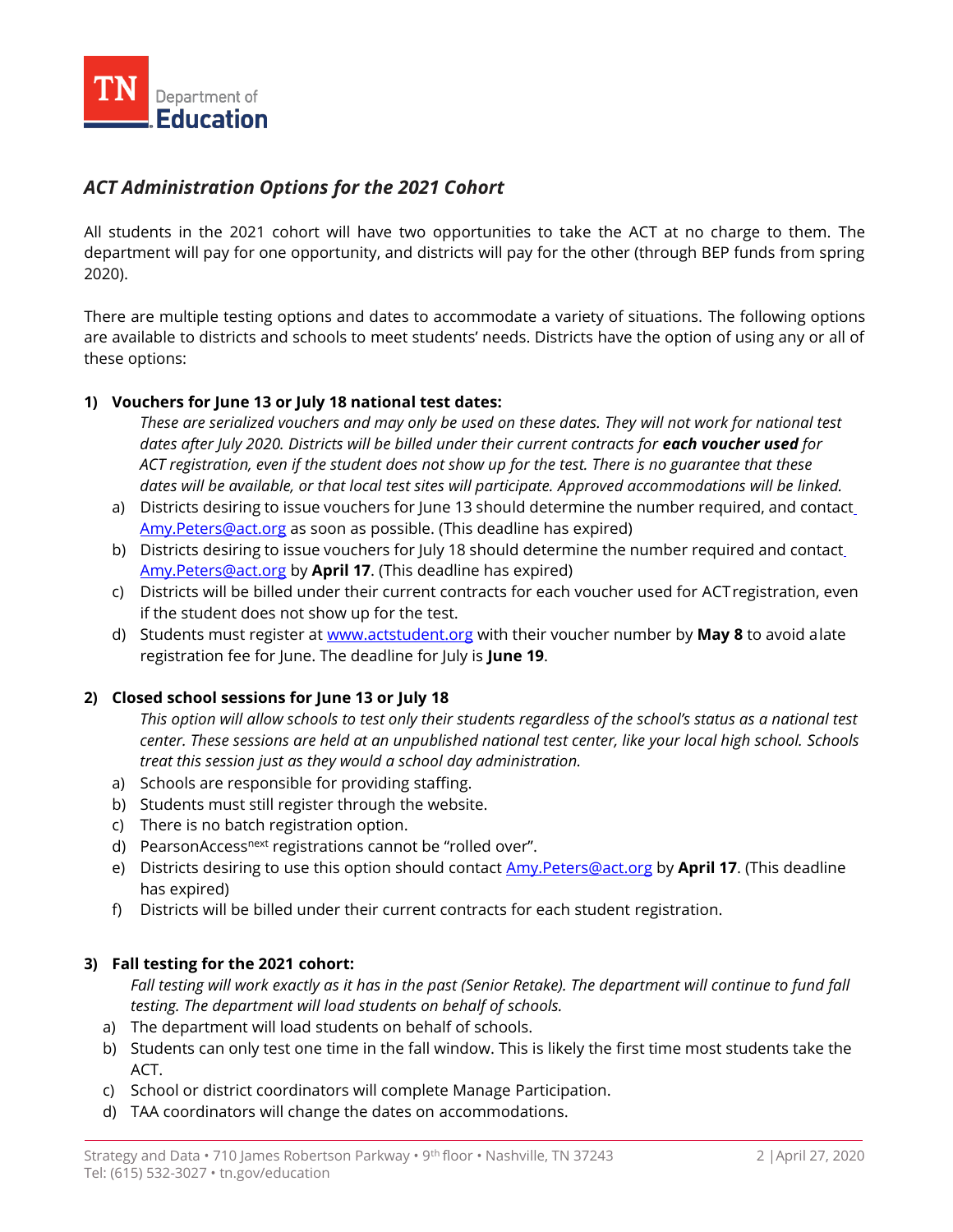

#### **Changes to ACT fall 2020 testing:**

 Because most spring 2020 dates were cancelled, the majority of Tennessee's students will take the ACT for the first time in the fall 2020 window. The original fall schedule left many districts with only one opportunity to offer the ACT. Many districts have fall break on either Oct. 6 or Oct. 20, and Nov. 3 is Election Day.

 To address this issue, the department worked with ACT to move the November date to September, increasing the odds that all schools in Tennessee will be in session for at least two of the three available dates. The new fall 2020 administration options for schools are below. Schools may use any or all of these windows to offer the ACT to students in the 2021 cohort. Districts would be billed for this option using BEP funding intended for this cohort.

**Sept. 22** – Standard Test Date Paper

 **Sept. 22 – 25 & 28 – Oct. 2** Accommodations Test Window Paper **(All schools should schedule this date unless closed. This will allow at least one make up window for all districts.)** 

 **Oct. 6** – Standard Test Date Paper  **Oct. 6 – 9 & 12** Accommodations Test Window Paper

 **Oct. 20** – Emergency Standard Test Date Paper  **Oct. 20 – 23 & 26** Emergency Accommodations Test Window Paper

#### **All schools should select either Sept. 22 or Oct. 6 as the initial test date. Oct. 20 may only be used as a makeup or emergency test date.**

 Beginning **Aug. 3**, school or district coordinators may select dates for testing and shipping, and TAA coordinators may transfer accommodations from the spring to the fall. Schools will need to plan a day prior to testing to complete non-test items. These cannot be reused from spring 2020. Student score and high school score reports for Sept. 22 will follow the Oct. 6 schedule. Fall testing will continue to be **paper only**. The department will ensure that student rosters are moved from spring to fall.

#### **4) December vouchers**:

 *ACT has approved vouchers for the Dec. 12 national test date.* 

- a) Schools can request closed sessions.
- b) Districts will be billed the district rate, \$37/test.
- c) Districts are billed when a student registers.
- d) Funds from spring 2020 should be used to purchase vouchers. Either earmark funds, or use ACT's prepayment option.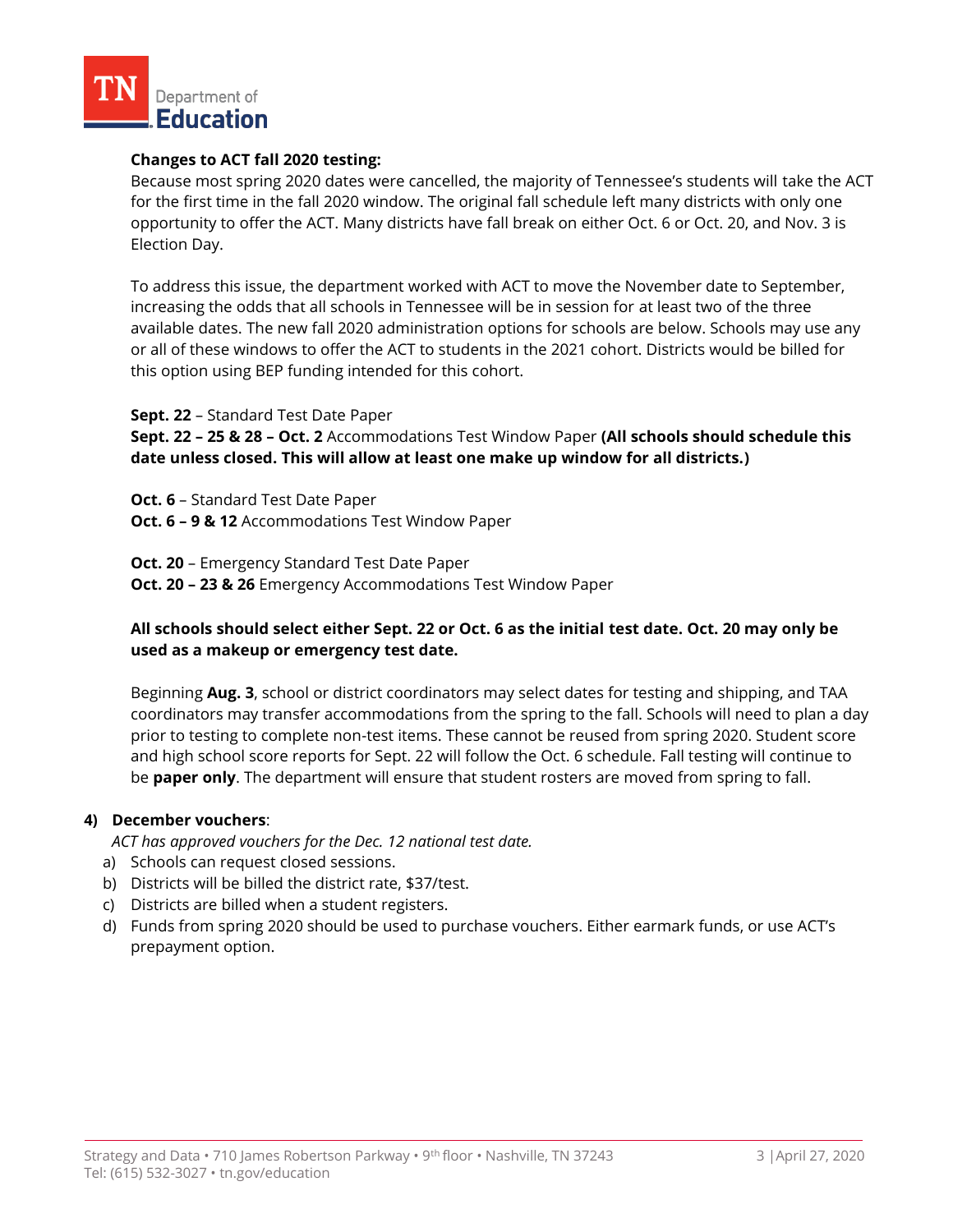**IN** Department of

## **ACT Frequently Asked Questions**

| Are the summer vouchers good for either date<br>when the student registers?                                                                                                                                   | Summer vouchers will be good for either June or<br>July. They will not be good for dates beyond that.                                                                                                                                                                                                                                                                                   |
|---------------------------------------------------------------------------------------------------------------------------------------------------------------------------------------------------------------|-----------------------------------------------------------------------------------------------------------------------------------------------------------------------------------------------------------------------------------------------------------------------------------------------------------------------------------------------------------------------------------------|
| If we choose to use vouchers, will students register<br>through the ACT website on their own?                                                                                                                 | Yes, but schools are encouraged to assist students if<br>they need it.                                                                                                                                                                                                                                                                                                                  |
| If we choose testing our own students, will it be<br>necessary to have students come together before<br>the test date to fill out the demographic data as we<br>normally do for the state ACT spring testing? | No. It will be handled just like a regular national day<br>administration.                                                                                                                                                                                                                                                                                                              |
| Will teachers be paid by either the state or by ACT<br>for either option for administering the test during<br>the summer?                                                                                     | No. Districts will be responsible for staffing. Neither<br>ACT nor TDOE will compensate anyone for a closed<br>session.                                                                                                                                                                                                                                                                 |
| Should the fall test take place, will this coincide with<br>senior testing or be a separate test date?                                                                                                        | This is senior retake, but for the majority of students<br>it will be the first time. So, the fall in-school testing is<br>where most students will test for the first time.                                                                                                                                                                                                            |
| Since we are a national test site, does that have any<br>bearing on the closed school session?                                                                                                                | It might. You could conceivably have two sessions<br>running concurrently, depending on registration.<br>The closed session is populated by a non-published<br>test code. Schools provide this code to students that<br>are eligible. Your regular test code will be published<br>and other students are free to use it. You may also<br>request that your public session be cancelled. |
| If we provide vouchers to students for summer<br>testing, will we be able to get a list of the students<br>that do register using a voucher?                                                                  | Schools need to keep track of who registers. They<br>will receive a score report after the student<br>completes the test to confirm.                                                                                                                                                                                                                                                    |
| Is there a way to get a list of national test sites in<br>Tennessee?                                                                                                                                          | Yes- The list is available here.                                                                                                                                                                                                                                                                                                                                                        |
| What about ACT fee waivers for low-income<br>students?                                                                                                                                                        | ACT will provide up to 25 electronic fee waivers to<br>each school at no cost. ACT fee waivers may be used<br>to register for any national test date. To request<br>them, call or email ACT Customer Care.<br>877.789.2925, option 3. Email: act-services@act.org<br>ACT fee waivers may be used to offset the cost of<br>vouchers.                                                     |
| Are we only charged for the vouchers students use<br>to register with online for summer testing? If so, if<br>we order more than the used registration vouchers,<br>are we charged for any of these?          | Districts will be billed for each voucher used for a<br>test registration, regardless of whether the student<br>shows up to test. This is a risk you should evaluate<br>before handing out vouchers.                                                                                                                                                                                    |
| Can we use a hybrid approach as long as we track<br>student participation?                                                                                                                                    | Districts may choose from all of the available options<br>to meet the needs of your students.                                                                                                                                                                                                                                                                                           |
| Are vouchers delivered pdf or Excel?                                                                                                                                                                          | PDF. Districts are responsible for assigning a code<br>for each student.                                                                                                                                                                                                                                                                                                                |
| If we choose to use June 13 as a closed school<br>session would all of our juniors who attend need<br>vouchers?                                                                                               | Yes. Students must register with vouchers.                                                                                                                                                                                                                                                                                                                                              |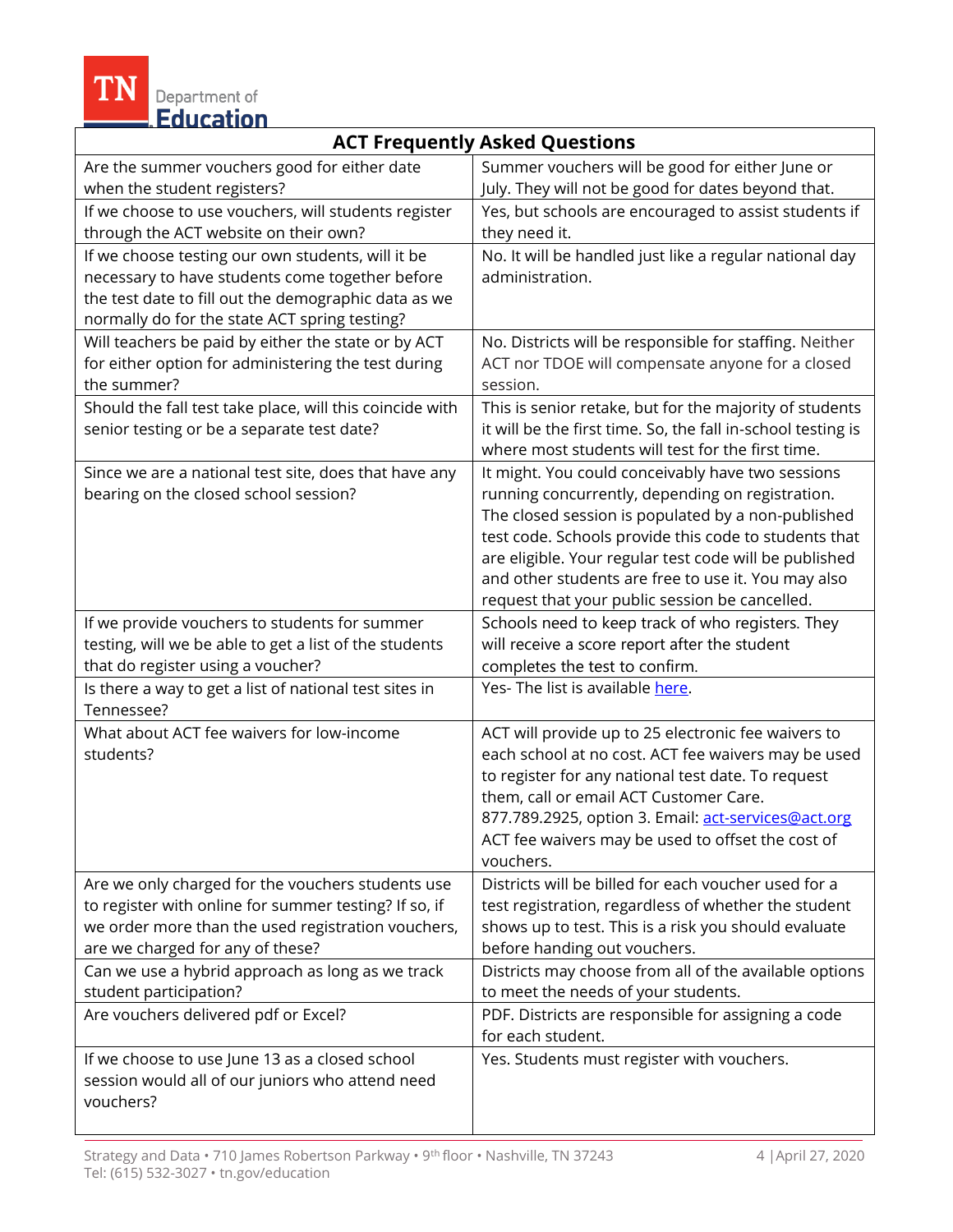**TN** Department of

| Is there any type of cap for vouchers on summer?                                                                                                                                                                                         | The cap is what you put on it. Our advice is to wait<br>until the fall and test students then. We are working<br>with ACT to have a second opportunity Nov-Dec.                                                                                                                                                                                                                                                     |  |
|------------------------------------------------------------------------------------------------------------------------------------------------------------------------------------------------------------------------------------------|---------------------------------------------------------------------------------------------------------------------------------------------------------------------------------------------------------------------------------------------------------------------------------------------------------------------------------------------------------------------------------------------------------------------|--|
| Do we need to ask for vouchers if we want to test in<br>the fall?                                                                                                                                                                        | If you do not need vouchers for summer testing, do<br>not ask for vouchers.                                                                                                                                                                                                                                                                                                                                         |  |
| Can we use June 13 as a regular test and then use<br>July 18 as a makeup test date? If so, we would order<br>the full number of vouchers for June 13 and then<br>just order the number of makeup vouchers needed<br>for July 18?         | You can use both dates. Vouchers are good for<br>either date. Be aware of double billing.                                                                                                                                                                                                                                                                                                                           |  |
| Since seniors won't be required to take ACT for grad<br>status this year, will they affect participation rate for<br>accountability? Will they be able to test with a<br>voucher in June or July since they will have been<br>graduated? | Yes. That is a local decision. For accountability, the<br>June date is the last one that the Accountability team<br>uses to make calculations. That is not a concern this<br>year. If you want to share vouchers to be equitable,<br>you may do that, but that is funding that will come<br>from BEP. Again, this is a local decision. Please see<br>the Assessment and Accountability FAQ for more<br>information. |  |
| I have a senior that needs ACT, but cannot take the<br>exam in the summer due to scheduling conflict. Can<br>they take it in the fall?                                                                                                   | Unfortunately, students that graduate in the spring<br>are no longer public-school students; therefore, they<br>are not eligible for fall testing dates administered by<br>the state.                                                                                                                                                                                                                               |  |
| Will juniors have to take the ACT as a graduation<br>requirement?                                                                                                                                                                        | Presumably, yes (the 2021 cohort). The legislature<br>has not altered any requirements for any cohort<br>other than the current cohort.                                                                                                                                                                                                                                                                             |  |
| So BEP funds for ACT spring 2020 are only good<br>through July. What happens to the funds not used<br>on June or July vouchers? District "gives back" funds?                                                                             | Verify with your local school/district finance<br>personnel. Historically, that money will need to be<br>earmarked to roll over into the next school year.<br>Alternately, ACT prepayment program may be used.                                                                                                                                                                                                      |  |
| What if 2021 cohort students transfer in from other<br>schools? We would need to find out from the<br>student or previous school what had been used by<br>the individual student in terms of testing options<br>available.               | It depends on how many students are transferring.<br>Determine how it will affect your budget and make<br>sure that the student has an opportunity to test.                                                                                                                                                                                                                                                         |  |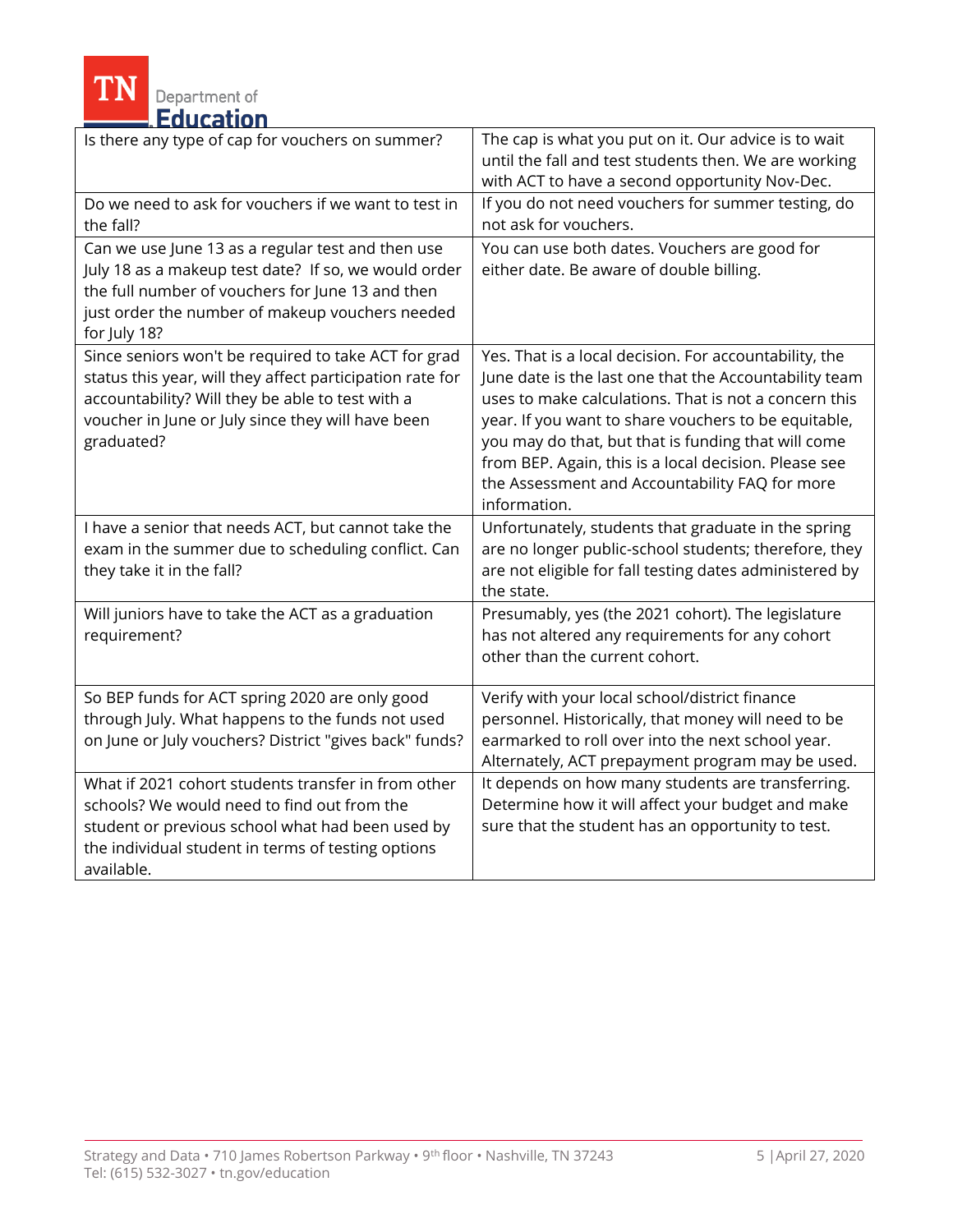| Department of<br><b>Education</b>                                                           |                                                                                                                                                                                                                                                                                                                                                                                                                                                                                          |
|---------------------------------------------------------------------------------------------|------------------------------------------------------------------------------------------------------------------------------------------------------------------------------------------------------------------------------------------------------------------------------------------------------------------------------------------------------------------------------------------------------------------------------------------------------------------------------------------|
| If we test in the summer or issue vouchers, can we<br>still test at the school in the fall? | Yes, for students who need it.<br>Issuing vouchers and/or participating in<br>summer closed sessions takes the place of<br>spring 2020 testing.<br>Fall testing is available to everyone and all<br>schools should participate.<br>Students that did not test in the spring, and<br>will not test in the summer, will test at school<br>in the fall AND be eligible for a December<br>voucher.<br>Students that tested in the spring are ONLY<br>eligible to test at school in the fall. |
| Why does the department strongly caution against<br>reliance on summer testing?             | The following are risks that districts face when<br>utilizing summer testing:<br>Equity: All students may not be able to<br>participate.<br>Preparation: Students have not been in<br>school since mid-March.<br>Uncertainty: There is no guarantee that sites<br>will open.<br>Finance: Districts are billed at registration,<br>even if the student fails to test.<br>Accountability: Record keeping will be<br>difficult. Students will be on different<br>schedules.                 |
| Do we need vouchers for a closed session?                                                   | Yes. Vouchers must still be used to register students<br>for closed sessions. Schools will be issued a non-<br>published site code.                                                                                                                                                                                                                                                                                                                                                      |
| What happens if a summer date is cancelled?                                                 | Student registration will be rolled to next available<br>test date. However, if a student can't attend the<br>subsequent date, the registration is lost and the<br>district is billed.                                                                                                                                                                                                                                                                                                   |
| Are districts billed for vouchers?                                                          | Districts are billed for student registrations using a<br>voucher. There is no charge for vouchers not used<br>for registration.                                                                                                                                                                                                                                                                                                                                                         |
| Why do I get conflicting information when I call ACT                                        | Tennessee's ACT program is unique among all<br>states, and not all customer service reps are familiar<br>with our program. Send ALL questions through Amy<br>Peters: Amy.peters@act.org                                                                                                                                                                                                                                                                                                  |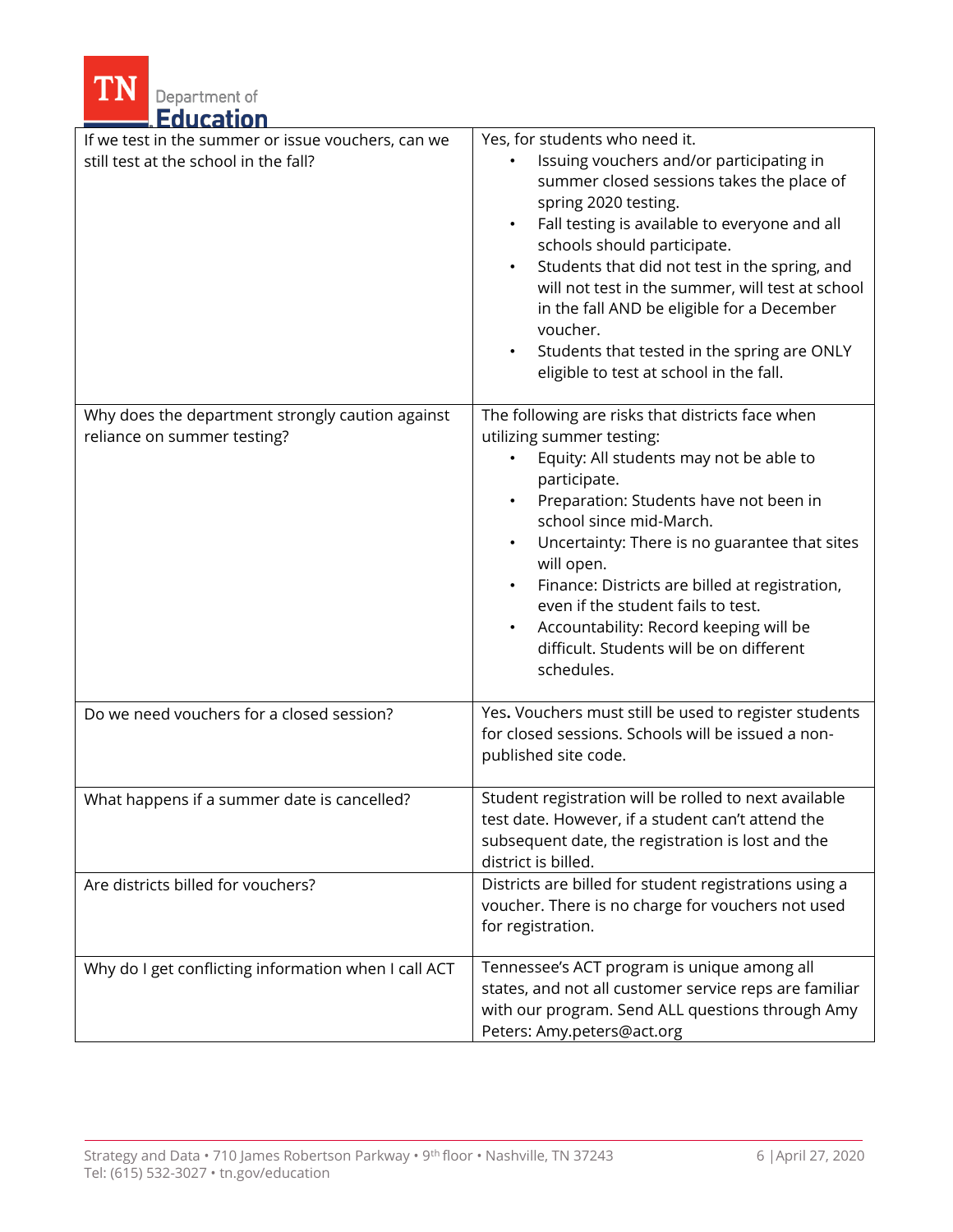

## *Higher Education Admissions and Scholarships*

 The department has reached out to Tennessee higher education officials to adjust admission and scholarship deadlines. We will update this document when we receive more information.

## *ACT Remote Learning Supports*

Many districts are looking for ways to support students remotely. <u>ACT Academy</u> is a free online resource by students at all grade levels, including kindergarten. There is a searchable resource library with video lessons provided by *GeoGebra*, NASA, *prepmagic*, and many others. available to schools, parents, and students. ACT Academy provides personalized practice and can be used

 Once teachers are registered, students may easily join a virtual classroom under their teacher's name. Teachers can then make assignments, track progress, and provide feedback. ACT Academy also contains ACT practice tests with feedback on areas of strength and weakness, and customized lessons based on practice test results. Links to information on navigating the site are on page 3. Please share this information with your school administrators and teachers.

## *ACT Academy Training Links*

- How to create a Teacher Account
- How to create a **Parent Account**
- How to create an **ACT** Student Account
- How to create a **preACT** Student Account
- [Deep Dive in](http://forms.act.org/acttraining/assets/act-academy/deeper-dive/)to ACT Academy